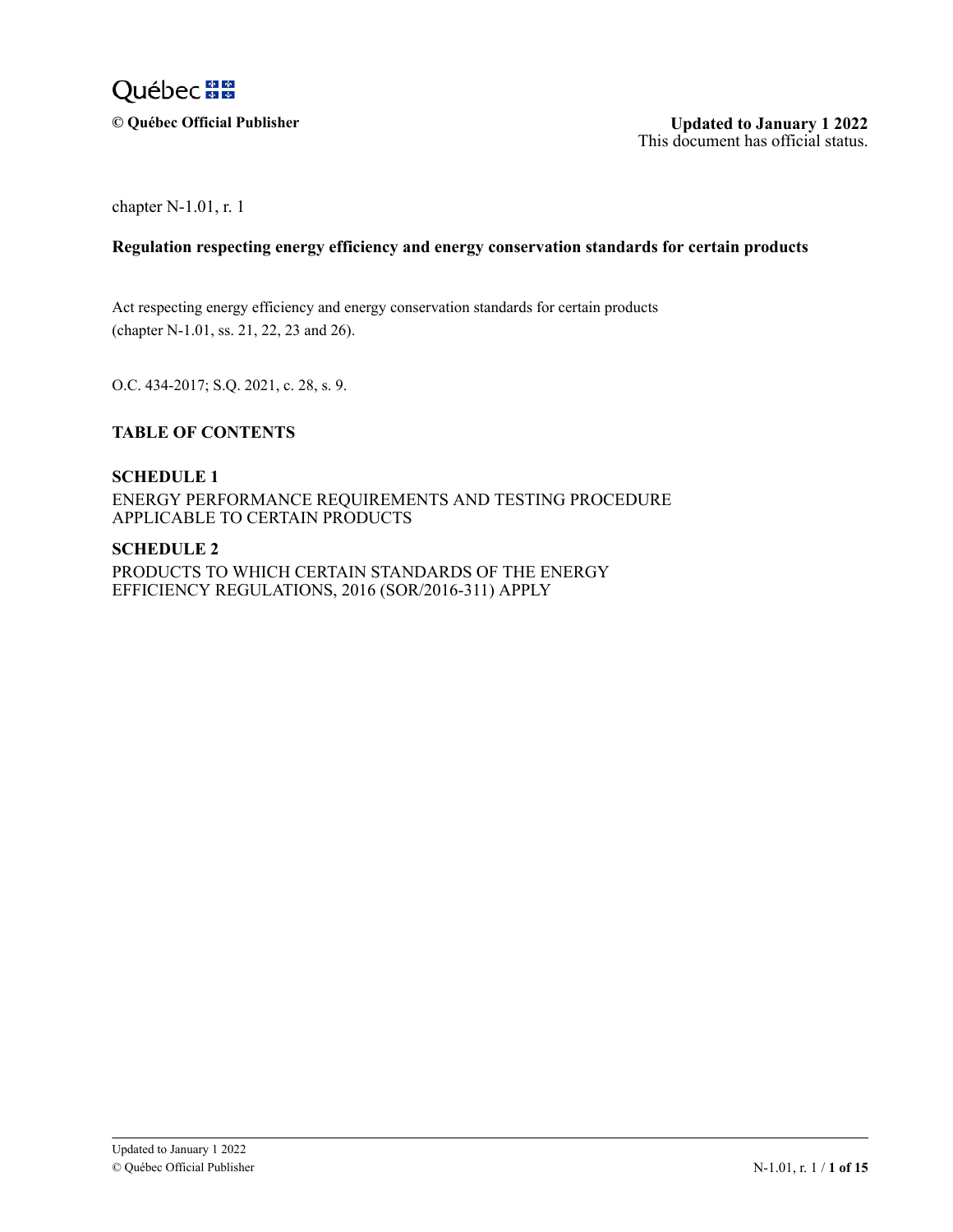**1.** A product listed in Schedule 1, whose manufacturing ends during the period determined in that Schedule, must comply with the energy performance requirement provided for each product in Schedule 1.

The compliance of a product is tested and verified according to the applicable test procedure specified in Schedule 1 and according to any specification in Schedule 1.

Where a standard listed in Schedule 1 states that it is based on or harmonized with another standard, the test procedure of the latter standard may be used to test and verify the compliance of the product.

O.C. 434-2017, s. 1; O.C. 1394-2018, s. 1; S.Q. 2021, c. 28, s. 10.

 $1.1.$ 2016-311), must comply with the energy efficiency standards applicable to the product in accordance with the Regulation, based on the period during which its manufacturing is completed. 1.1. A product listed in Schedule 2, as defined in the Energy Efficiency Regulations, 2016 (SOR/

energy-using product and is not otherwise excluded by an applicable restriction. A product is covered only to the extent that, within the meaning of the Regulation, it is considered as an

Compliance of a product is tested and verified using the applicable testing methods or standards specified in the Regulation.

O.C. 1394-2018, s. 2; S.Q. 2021, c. 28, s. 10.

 $2.$ **2.** A reference to another text includes subsequent amendments made thereto.

4 O.C. 434-2017, s. 2; O.C. 1394-2018, s. 3.

0 4 by a body accredited by the Standards Council of Canada to operate a certification program in respect of energy efficiency. The verification mark certifies that the product has been tested and that, as the case may, its energy performance or compliance with the applicable energy efficiency standards have been verified. 9 **3.** A product listed in Schedule 1 or 2 must be labelled with an energy efficiency verification mark issued

For the purposes of the first paragraph, an external power supply may be marked with roman numerals authorized by an accredited body.

O.C. 434-2017, s. 3; O.C. 1394-2018, s. 3; S.Q. 2021, c. 28, s. 10.

4 identification of its manufacturer, its model number and its date of manufacturing or bearing a code identifying that date, such as the product's serial number. 9 **4.** A product listed in Schedule 1 or 2 must be provided with at least one permanent label bearing the

standards for certain products (chapter N-1.01) must be provided with a permanent label obtained from the A product referred to in section 24 of the Act respecting energy efficiency and energy conservation Minister certifying that it is demonstrated that the energy consumption equal to or lower than that permitted by regulation results from the various authorized standards.

O.C. 434-2017, s. 4; O.C. 1394-2018, s. 3; S.Q. 2021, c. 28, ss. 10 and 11.

5. A label or a mark provided for in sections 3 and 4 must be affixed so that it is easily located and read without having to disassemble a part of the product.

The label or mark may be affixed on the exterior of the product package.

O.C. 434-2017, s. 5; O.C. 1394-2018, s. 4; S.Q. 2021, c. 28, s. 10.

 $\overline{a}$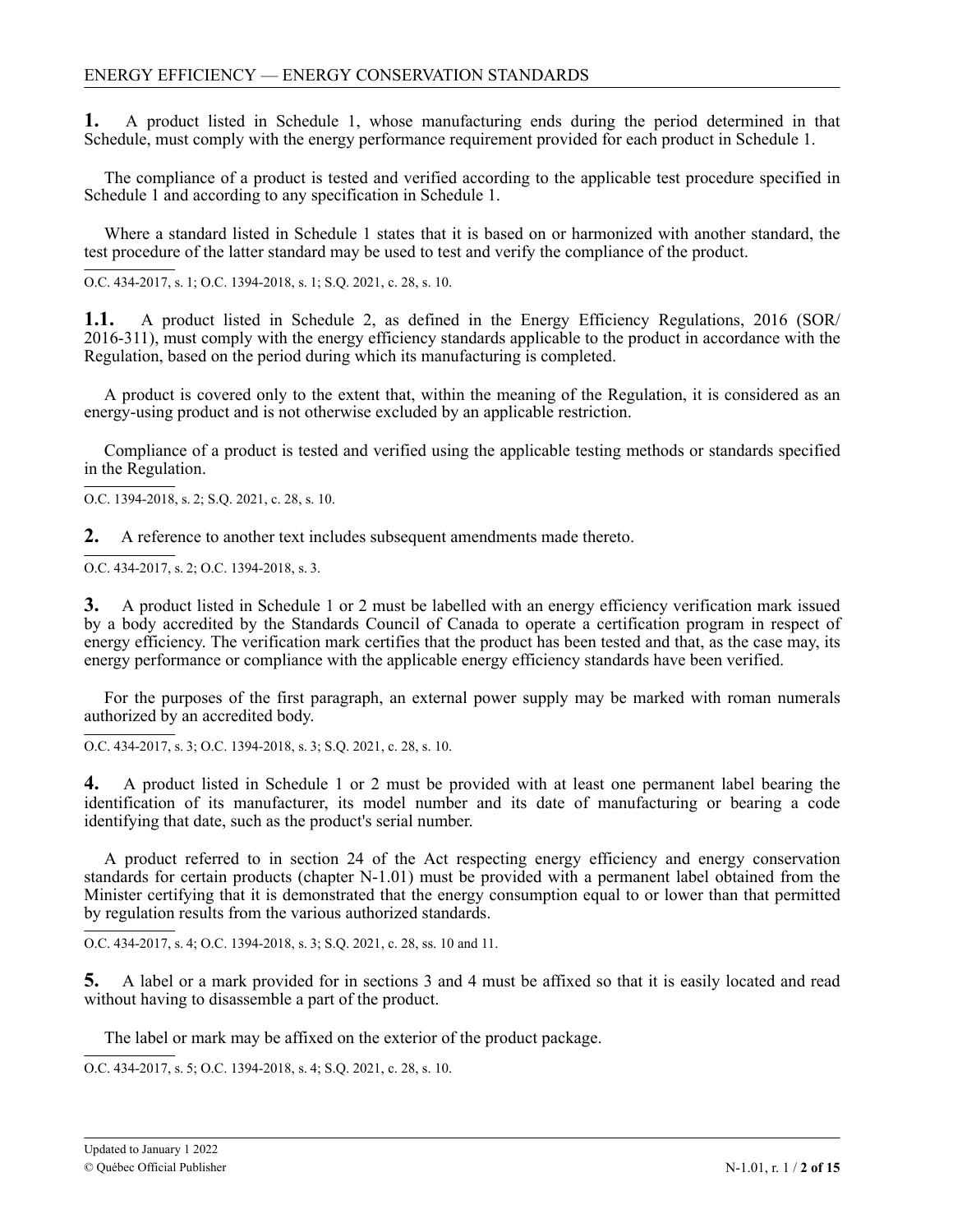## ENERGY EFFICIENCY — ENERGY CONSERVATION STANDARDS

**6.** The special stamp that an inspector may affix in the cases referred to in section 32 of the Act respecting energy efficiency and energy conservation standards for certain products (chapter N-1.01) is a red-coloured self-adhesive stamp containing a text indicating that the product cannot be marketed in Québec and the amount of the fines applicable if the stamp is removed. The stamp must be affixed on the exterior of a product package.

4 O.C. 434-2017, s. 6; S.Q. 2021, c. 28, ss. 10 and 11.

4 **7.** A manufacturer of products listed in Schedule 1 or 2 keeps up to date a register containing at least the name of the certification body referred to in section 3.

The register must also contain

(1) in the case of a product listed in Schedule 1, the number of the product energy performance verification file and all information allowing to show the compliance of the product with the applicable energy performance requirement according to the testing procedure provided for in Schedule 1;

(2) in the case of a product listed in Schedule 2, the number of the product compliance verification file with the applicable energy efficiency standards and all information allowing to show the compliance of the product with the energy efficiency standards according to the applicable testing methods.

O.C. 434-2017, s. 7; O.C. 1394-2018, s. 5; S.Q. 2021, c. 28, s. 10.

8. Standards Association, Warnock Hersey Professional Services Ltd., Underwriters Laboratories Inc. and the 2 - Canadian Gas Association before 15 August 2017 in accordance with the Regulation respecting the energy efficiency of electrical or hydrocarbon-fuelled appliances (chapter E-1.2, r. 1), retain their full validity under this Regulation. 9 **8.** Attestations of the verification of the energy performance of appliances issued by the Canadian

 $\overline{a}$ O.C. 434-2017, s. 8.

9. fuelled appliances (chapter E-1.2, r. 1). This Regulation replaces the Regulation respecting the energy efficiency of electrical or hydrocarbon-

2 0 4 O.C. 434-2017, s. 9.

7 4 **10.** *(Omitted).*

- 2 4 O.C. 434-2017, s. 10.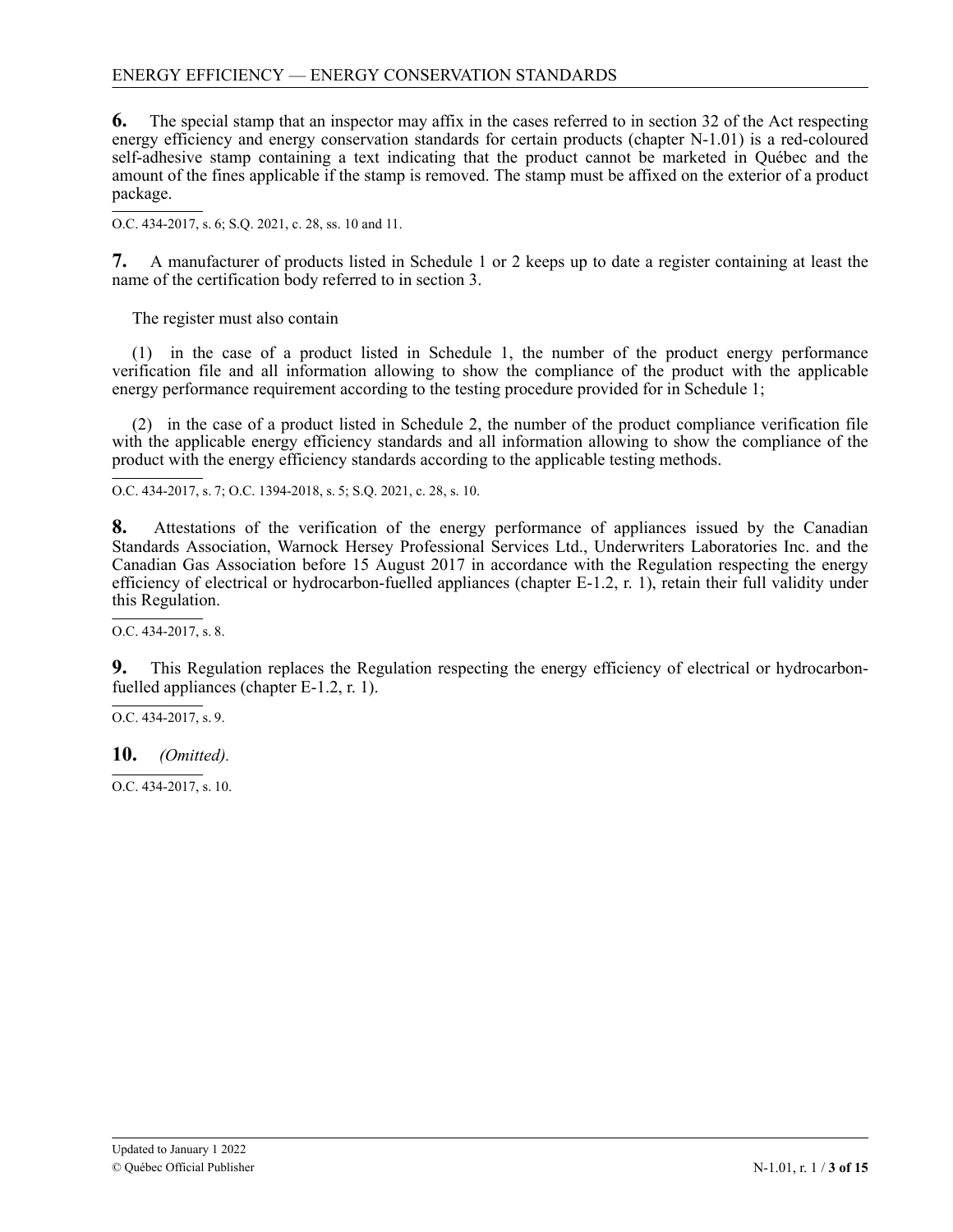## **SCHEDULE 1**

*(ss. 1, 3, 4 and 7)*

ENERGY PERFORMANCE REQUIREMENTS AND TESTING PROCEDURE APPLICABLE TO CERTAIN PRODUCTS

O.C. 434-2017, Sch. 1; O.C. 875-2017, s. 1; O.C. 1394-2018, s. 6; S.Q. 2021, c. 28, s. 10.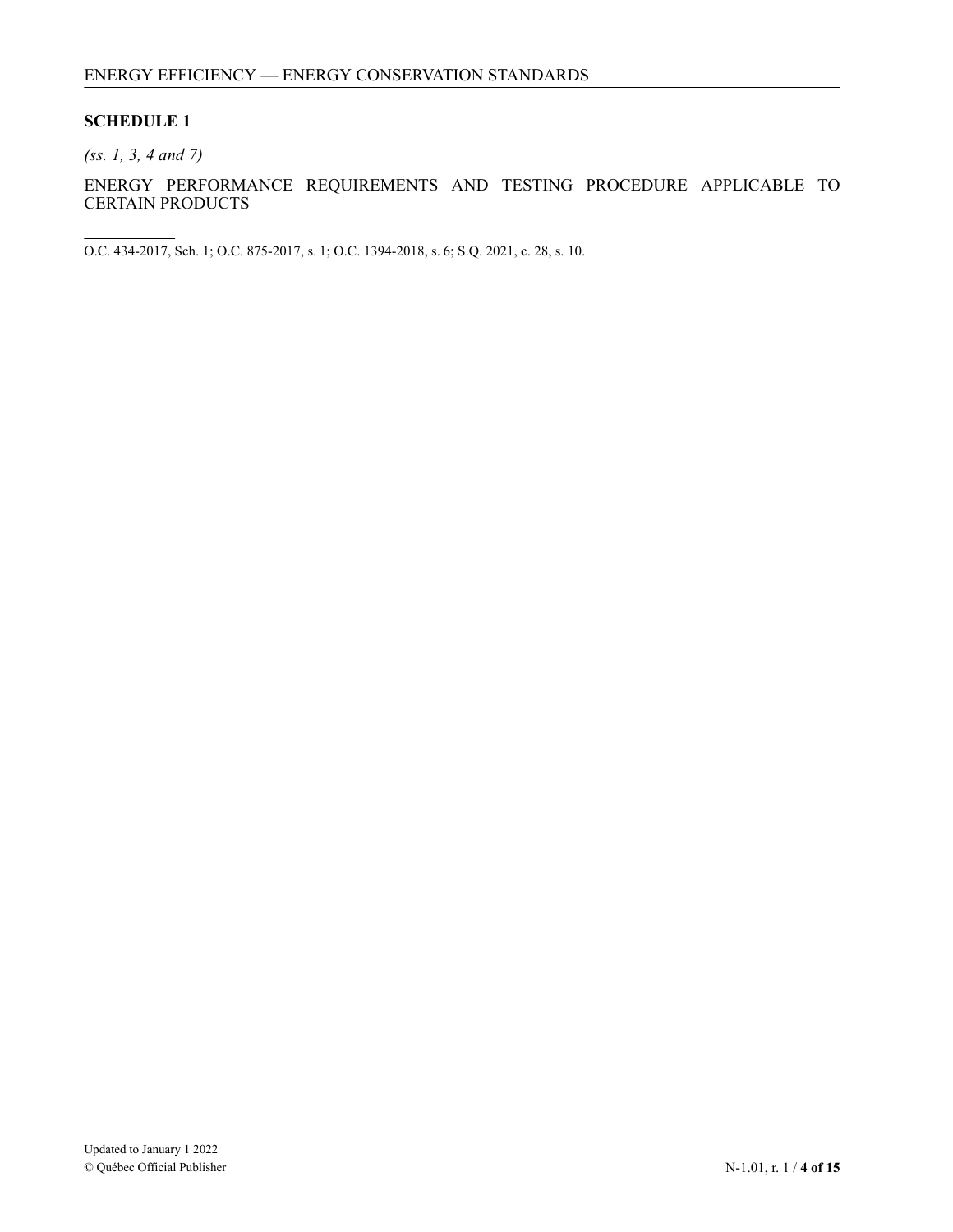The following abbreviations are used in this Schedule:

- "AFUE": Annual fuel utilization efficiency;
- "AHRI": Air-Conditioning, Heating, and Refrigeration Institute;
- "ANSI": American National Standards Institute;
- "CRI": Color rendering index;
- "CSA": Canadian Standards Association;
- "EF": Efficiency factor;
- "En": Average lamp efficacy in lm/W;
- "IES": Illuminating Engineering Society;
- "SL": Standby loss in watts;
- "TE": Thermal efficiency;
- "Vn": Tank nominal volume in litres.

| Categories,<br>products and<br>scope of<br>application                                                                                                                                                                                                                                                                  | <b>Testing procedure</b>                                                                                                                                                                  | <b>Energy efficiency</b><br>requirements | Manufacturing<br>period  |
|-------------------------------------------------------------------------------------------------------------------------------------------------------------------------------------------------------------------------------------------------------------------------------------------------------------------------|-------------------------------------------------------------------------------------------------------------------------------------------------------------------------------------------|------------------------------------------|--------------------------|
| Category 1: Domestic water heaters                                                                                                                                                                                                                                                                                      |                                                                                                                                                                                           |                                          |                          |
| 1. Water heater                                                                                                                                                                                                                                                                                                         |                                                                                                                                                                                           |                                          |                          |
| 1. Natural gas or<br>propane-fired water<br>heater with a<br>capacity of 76 L<br>(20 US gallons) or<br>more and of $3801$<br>(100 US gallons) or<br>less and an input<br>rating of 22 kW<br>(75,000 Btu/h) or<br>less.<br>Units designed for<br>combination space<br>and water heating<br>applications are<br>excluded. | Testing procedure provided<br>for in CSA P.3-04.<br>Testing Method for<br><b>Measuring Energy</b><br>Consumption and<br>Determining Efficiencies of<br>Gas-Fired Storage Water<br>Heaters | $EF \ge 0.7 - 0.0005 \times Vn$          | As of<br>15 August 2017. |
| 2. Electric water<br>for in CAN/CSA C191-04,<br>heater with a                                                                                                                                                                                                                                                           | Testing procedure provided                                                                                                                                                                | Tank with bottom inlet                   | As of<br>15 August 2017. |
|                                                                                                                                                                                                                                                                                                                         |                                                                                                                                                                                           | Vn $\geq$ 50 L and $\leq$ 270 L :        |                          |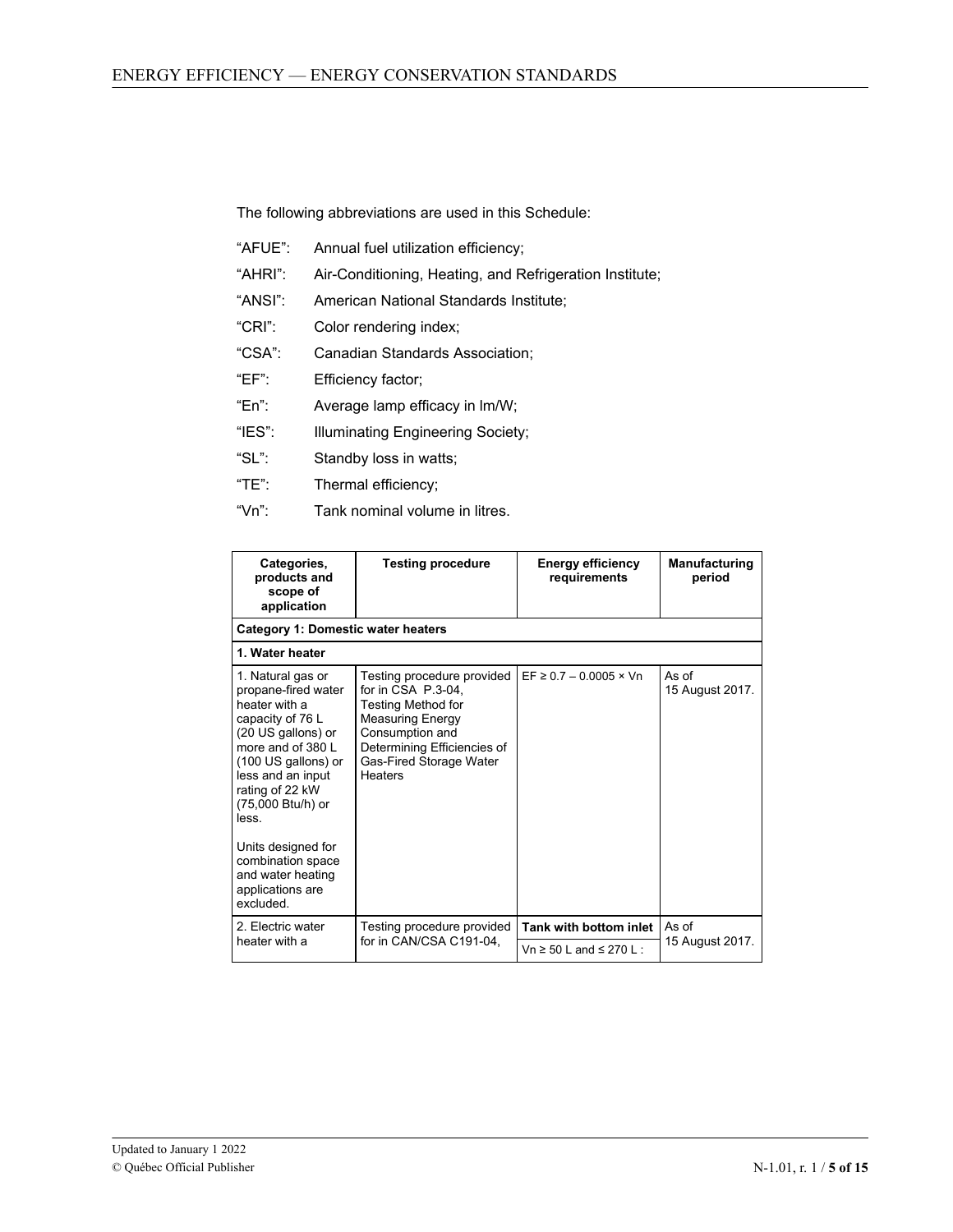| capacity of 50 L                                                                                                                                                                                                                                                                                                                                                           | Performance of electric                                                                                                                                                   | $SL \leq 0.2 \times Vn + 40$                                                                                   |                          |
|----------------------------------------------------------------------------------------------------------------------------------------------------------------------------------------------------------------------------------------------------------------------------------------------------------------------------------------------------------------------------|---------------------------------------------------------------------------------------------------------------------------------------------------------------------------|----------------------------------------------------------------------------------------------------------------|--------------------------|
| (13 US gallons) or<br>more and of 454 L<br>(120 US gallons) or<br>less and with an<br>input rating of 12 kW                                                                                                                                                                                                                                                                | storage tank water heaters<br>for domestic hot water<br>service                                                                                                           | Vn > 270 L and $\leq$ 454 L :<br>$SL \le 0.472 \times Vn - 33.5$                                               |                          |
|                                                                                                                                                                                                                                                                                                                                                                            |                                                                                                                                                                           | Tank with top inlet                                                                                            |                          |
| or less.                                                                                                                                                                                                                                                                                                                                                                   |                                                                                                                                                                           | Vn $\geq$ 50 L and < 160 L :<br>$SL \leq 0.2 \times Vn + 35$                                                   |                          |
| Units designed for<br>combination space<br>and water heating                                                                                                                                                                                                                                                                                                               |                                                                                                                                                                           | Vn ≥ 160 L and < 270 L :<br>$SL \leq 0.2 \times Vn + 25$                                                       |                          |
| applications are<br>excluded.                                                                                                                                                                                                                                                                                                                                              |                                                                                                                                                                           | Vn ≥ 270 L and ≤ 290 L :<br>SL ≤ 0.472 × Vn – 48.5                                                             |                          |
|                                                                                                                                                                                                                                                                                                                                                                            |                                                                                                                                                                           | Vn > 290 L and $\leq$ 454 L:<br>$SL \le 0.472 \times Vn - 38.5$                                                |                          |
|                                                                                                                                                                                                                                                                                                                                                                            | Category 2: Heating or air-conditioning appliances                                                                                                                        |                                                                                                                |                          |
| 1. Furnaces                                                                                                                                                                                                                                                                                                                                                                |                                                                                                                                                                           |                                                                                                                |                          |
| 1. Natural gas or<br>Testing procedure provided<br>for in CAN/CSA P.2-13,<br>propane furnace,<br>that uses single-<br>Testing method for<br>phase electric<br>measuring the annual fuel<br>current and that has<br>utilization efficiency of<br>residential gas-fired or oil-<br>an input rate of<br>fired furnaces and boilers<br>65.92 kW<br>(225,000 Btu/h) or<br>less. |                                                                                                                                                                           | Furnace for a mobile<br>home or a recreational<br>vehicle:<br>AFUE $\geq 80\%$                                 | As of<br>15 August 2017. |
|                                                                                                                                                                                                                                                                                                                                                                            | Weatherized furnace<br>that is not designed for<br>a mobile home or a<br>recreational vehicle<br>equipped with an<br>integrated cooling<br>component:<br>AFUE $\geq 81\%$ |                                                                                                                |                          |
|                                                                                                                                                                                                                                                                                                                                                                            |                                                                                                                                                                           | For all other furnaces:<br>AFUE $\geq$ 92%                                                                     |                          |
| 2. Natural gas or<br>propane furnace,<br>that uses three-<br>phase electric<br>current and that has<br>an input rate of<br>65.92 kW<br>(225,000 Btu/h) or<br>less, but does not<br>include a furnace for<br>a mobile home or a<br>recreational vehicle.                                                                                                                    | Testing procedure provided<br>for in ANSI Z21.47 -<br>2012 CSA 2.3-2012 -<br>Gas-fired central furnaces                                                                   | AFUE $\geq 78\%$<br>or<br>$TE \geq 80\%$                                                                       | As of<br>15 August 2017. |
| 3. Gas furnace that<br>has an input rate of<br>more than 65.92 kW<br>(225,000 Btu/h) and<br>not more than                                                                                                                                                                                                                                                                  | Testing procedure provided<br>for in ANSI $Z21.4 -$<br>2012 CSA 2.3-2012 -<br>Gas-fired central furnaces                                                                  | Furnace for a mobile<br>home or a recreational<br>vehicle:<br>TE $\geq$ 75% and must not<br>be equipped with a | As of<br>15 August 2017. |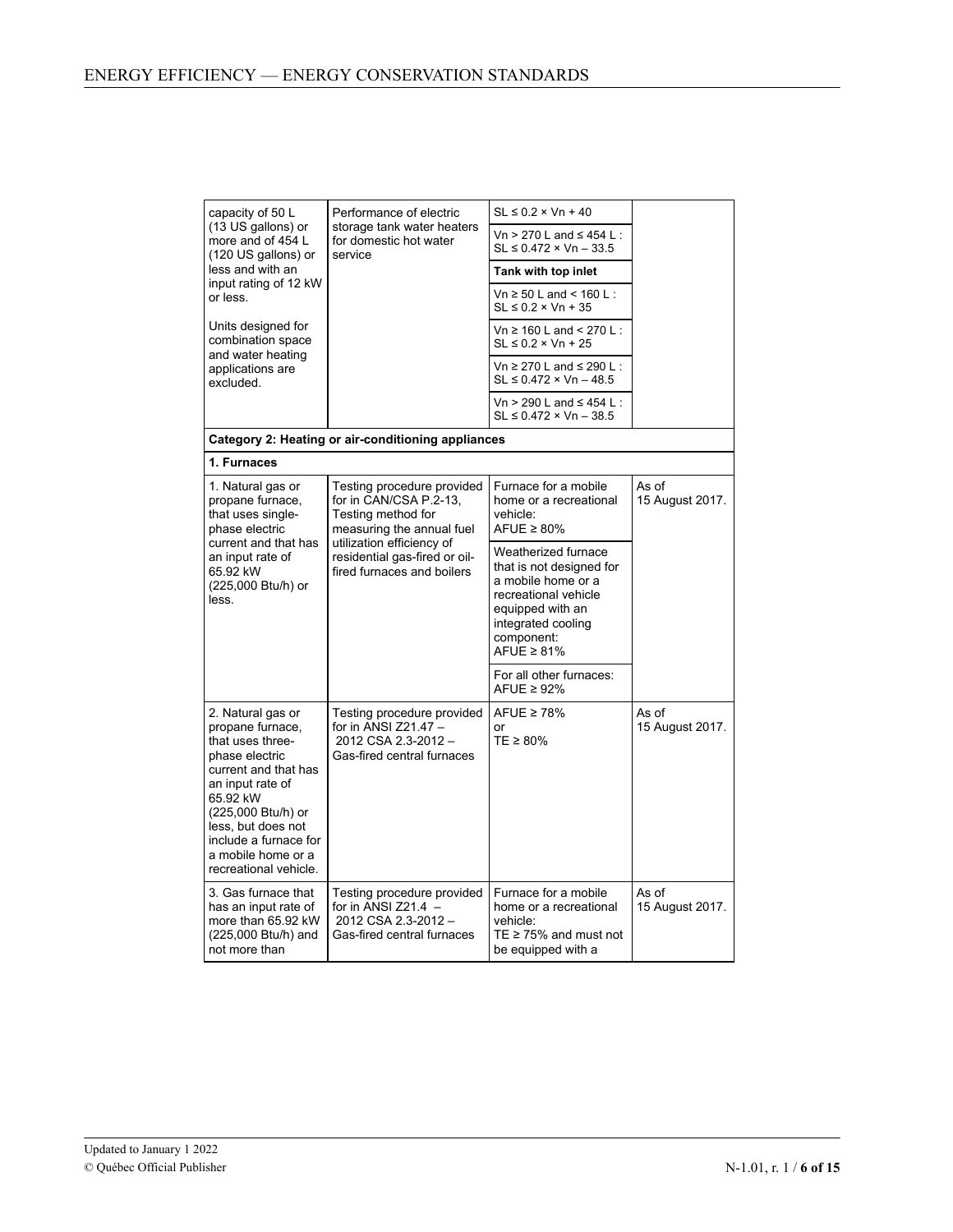| 117.23 kW<br>(400,000 Btu/h).                                                                                            |                                                                                                                                                                                                             | continuously burning<br>pilot light                                                                                                    |                          |
|--------------------------------------------------------------------------------------------------------------------------|-------------------------------------------------------------------------------------------------------------------------------------------------------------------------------------------------------------|----------------------------------------------------------------------------------------------------------------------------------------|--------------------------|
|                                                                                                                          |                                                                                                                                                                                                             | For all other furnaces:<br>TE $\geq$ 80% and must not<br>be equipped with a<br>continuously burning<br>pilot light                     |                          |
| 4. Oil furnace that<br>has an input rate of<br>65.92 kW<br>(225,000 Btu/h) or                                            | Testing procedure provided<br>for in CAN/CSA P.2-13,<br>Testing method for<br>measuring the annual fuel                                                                                                     | Furnace for a mobile<br>home or a recreational<br>vehicle:<br>AFUE $\geq 75\%$                                                         | As of<br>15 August 2017. |
| less and that is fired<br>only with oil or oil<br>with another<br>hydrocarbon.                                           | utilization efficiency of<br>residential gas-fired or oil-<br>fired furnaces and boilers                                                                                                                    | Weatherized furnace<br>that is not designed for<br>a mobile home or a<br>recreational vehicle:<br>AFUE $\geq 78\%$                     |                          |
|                                                                                                                          |                                                                                                                                                                                                             | Non-weatherized<br>furnace that is not<br>designed for a mobile<br>home or a recreational<br>vehicle:<br>AFUE $\geq$ 83% and           |                          |
|                                                                                                                          |                                                                                                                                                                                                             | For all non-weatherized<br>furnaces:<br>the maximum electrical<br>consumption in a<br>standby or an off mode<br>must be less than 11 W |                          |
| 2. Thermostats                                                                                                           |                                                                                                                                                                                                             |                                                                                                                                        |                          |
| 1. Thermostat<br>intended for line-<br>voltage switching of<br>a controlled resistive<br>heating load<br>(120 to 240 V). | Testing procedure provided<br>for in CAN/CSA C828-13,<br>Performance requirements<br>for thermostats used with<br>individual room electric<br>space heating devices                                         | For all thermostats: the<br>maximum absolute<br>thermostat droop in<br>temperature $\leq 1.5^{\circ}$ C in<br>absolute value           | As of<br>15 August 2017. |
| Thermostats used<br>exclusively with<br>radiant floors are<br>excluded.                                                  | For the duty cycle: the<br>average temperature at the<br>centre of the test room<br>must be within 0.5°C of the<br>original setpoint<br>temperature of 22°C of the<br>thermostat for a duty cycle<br>of 50% | For all thermostats,<br>except fan-coil units:<br>differential $\leq 0.5^{\circ}$ C                                                    |                          |
| <b>Category 3: Lighting units</b>                                                                                        |                                                                                                                                                                                                             |                                                                                                                                        |                          |
| 1. General service lamps                                                                                                 |                                                                                                                                                                                                             |                                                                                                                                        |                          |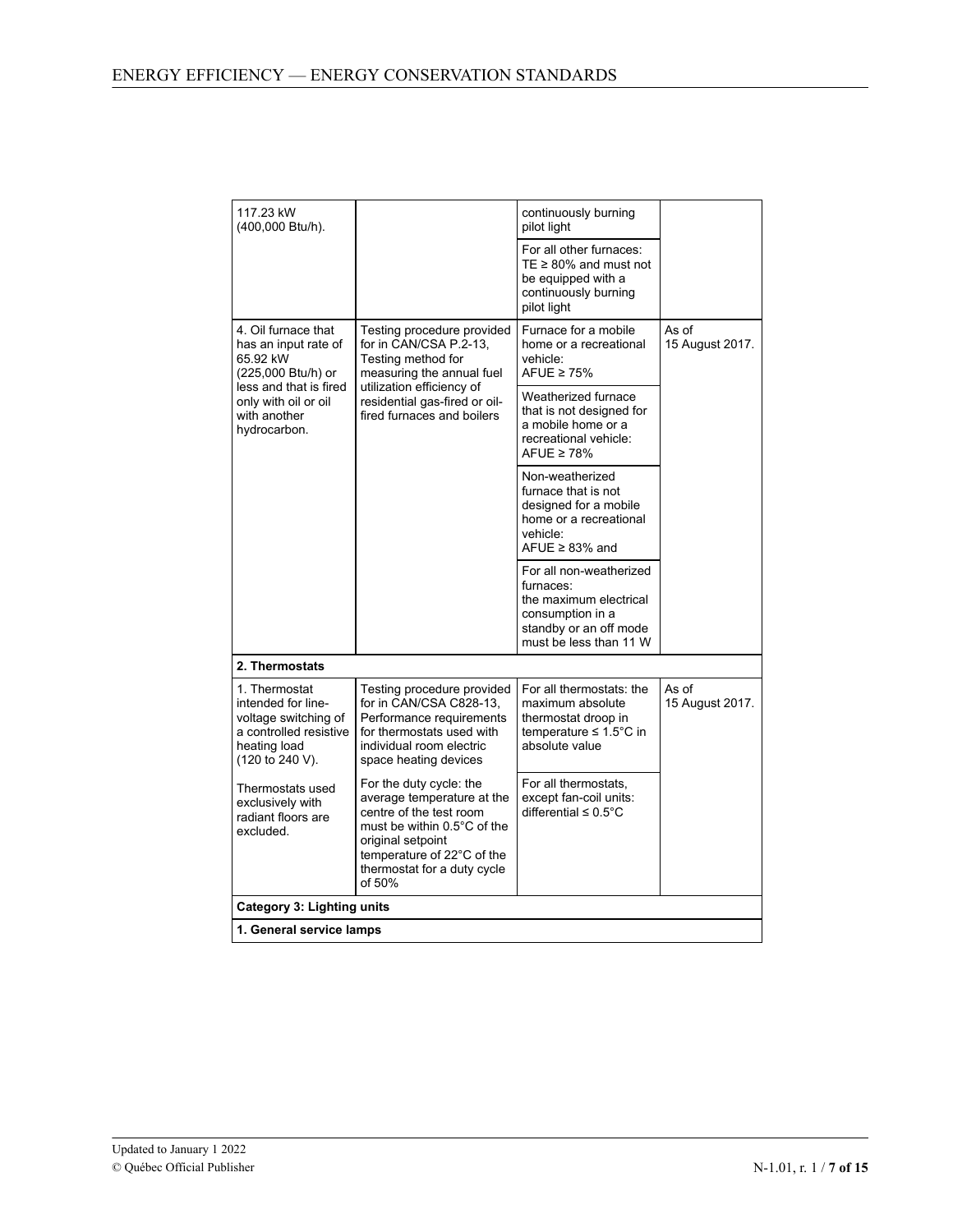| 1. Electrical device<br>providing a luminous                                                                                                                                                                                                                                                                    | For En:                                                                                                                                                                                                                                | En $\geq$ 45, CRI $\geq$ 80 and<br>life $\geq 1,000$ hours | As of<br>1 January 2019. |
|-----------------------------------------------------------------------------------------------------------------------------------------------------------------------------------------------------------------------------------------------------------------------------------------------------------------|----------------------------------------------------------------------------------------------------------------------------------------------------------------------------------------------------------------------------------------|------------------------------------------------------------|--------------------------|
| flux of not less than<br>310 Im and not more<br>than 2,600 lm,<br>having a nominal<br>voltage of not less<br>than 100 V and not<br>more than 130 V or<br>a nominal voltage<br>range included at<br>least partially<br>between those<br>voltages and that is<br>screw-based.                                     | IES LM-45-09,<br>IES, Approved Method for<br>the Electrical and<br><b>Photometric Measurement</b><br>of General Service<br>Incandescent Filament<br>Lamps<br>For life:<br>IES LM-49-12,<br>IES, Approved Method for<br>Life Testing of |                                                            |                          |
| The following lamps<br>are excluded:                                                                                                                                                                                                                                                                            | Incandescent Filament<br>Lamps                                                                                                                                                                                                         |                                                            |                          |
| (a) appliance lamps;                                                                                                                                                                                                                                                                                            |                                                                                                                                                                                                                                        |                                                            |                          |
| (b) self-ballasted<br>compact fluorescent<br>lamps;                                                                                                                                                                                                                                                             | for CRI:<br>CIE 13.3-1995, Method of                                                                                                                                                                                                   |                                                            |                          |
| (c) coloured lamps;                                                                                                                                                                                                                                                                                             | Measuring and Specifying<br>Colour Rendering                                                                                                                                                                                           |                                                            |                          |
| (d) infrared lamps;                                                                                                                                                                                                                                                                                             | Properties of Light Sources                                                                                                                                                                                                            |                                                            |                          |
| (e) spherical shaped<br>(G-shaped) lamps<br>referred to in<br>ANSI C78.20-2003,<br>A. G. PS and Similar<br>Shapes with E26<br><b>Medium Screw</b><br>Bases, and<br>ANSI C79.1-2002,<br>Nomenclature for<br>Glass Bulbs<br>Intended for Use<br>with Electric Lamps,<br>with a diameter of at<br>least $12.7$ cm; | Bulbs must be tested at<br>120 V regardless of their<br>nominal voltage.                                                                                                                                                               |                                                            |                          |
| (f) lamp that has a<br>T-shape as specified<br>in ANSI C78.20-<br>2003 and ANSI<br>C79.1-2002 and a<br>maximum nominal<br>power of 40 W or a<br>length of more than<br>25.4 cm or both;                                                                                                                         |                                                                                                                                                                                                                                        |                                                            |                          |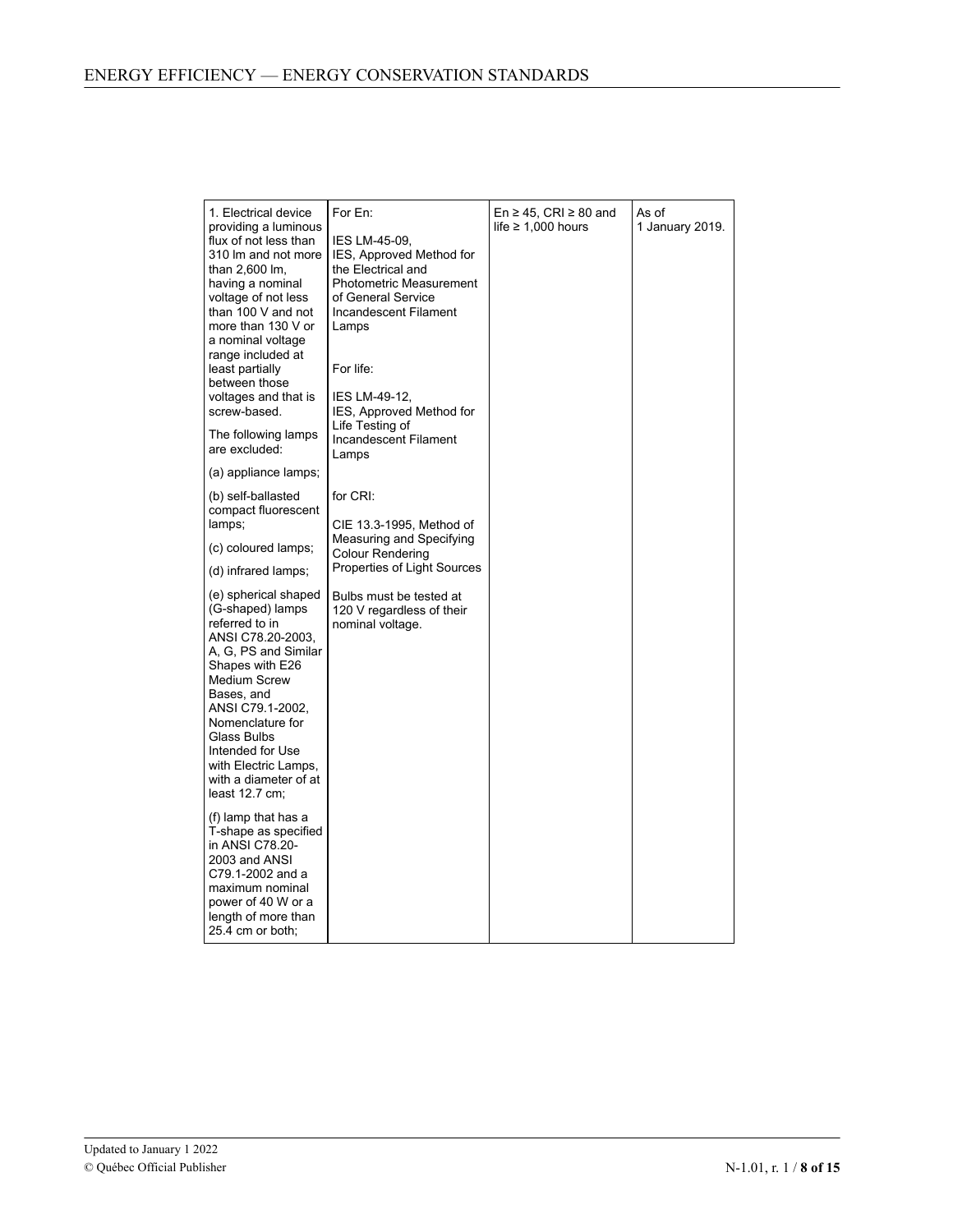| (g) left-hand thread<br>lamps;                                                                                                                                                                                                                                                              |
|---------------------------------------------------------------------------------------------------------------------------------------------------------------------------------------------------------------------------------------------------------------------------------------------|
| (h) plant lamps;                                                                                                                                                                                                                                                                            |
| (i) incandescent<br>reflector lamps that<br>have the shape<br>specified in ANSI<br>C79.1-2002;                                                                                                                                                                                              |
| (i) vacuum type or<br>gas-filled lamps that<br>have a sufficiently<br>low bulb<br>temperature to<br>permit exposed<br>outdoor use on high-<br>speed flashing<br>circuits and that are<br>marketed as sign<br>service lamps;                                                                 |
| (k) silver bowl lamp;                                                                                                                                                                                                                                                                       |
| (I) traffic signal<br>modules, pedestrian<br>modules or street<br>lights;                                                                                                                                                                                                                   |
| (m) submersible<br>lamps;                                                                                                                                                                                                                                                                   |
| (n) lamp that have a<br>screw base size of<br>E5, E10, E11, E12,<br>E17, E26/50×39,<br>E26/53×39, E29/28,<br>E29/53×39, E39,<br>E39d, EP39 or EX39<br>as specified in<br>ANSI C81.61-2009.<br><b>Electrical Lamp</b><br>Bases-<br>Specifications for<br>Bases (Caps) for<br>Electric Lamps; |
| (o) lamps that have<br>a B, BA, CA, F,<br>G16-1/2, G25, G30,<br>S or M-14 shape or<br>other similar shape<br>as specified in<br>ANSI C78.20-2003                                                                                                                                            |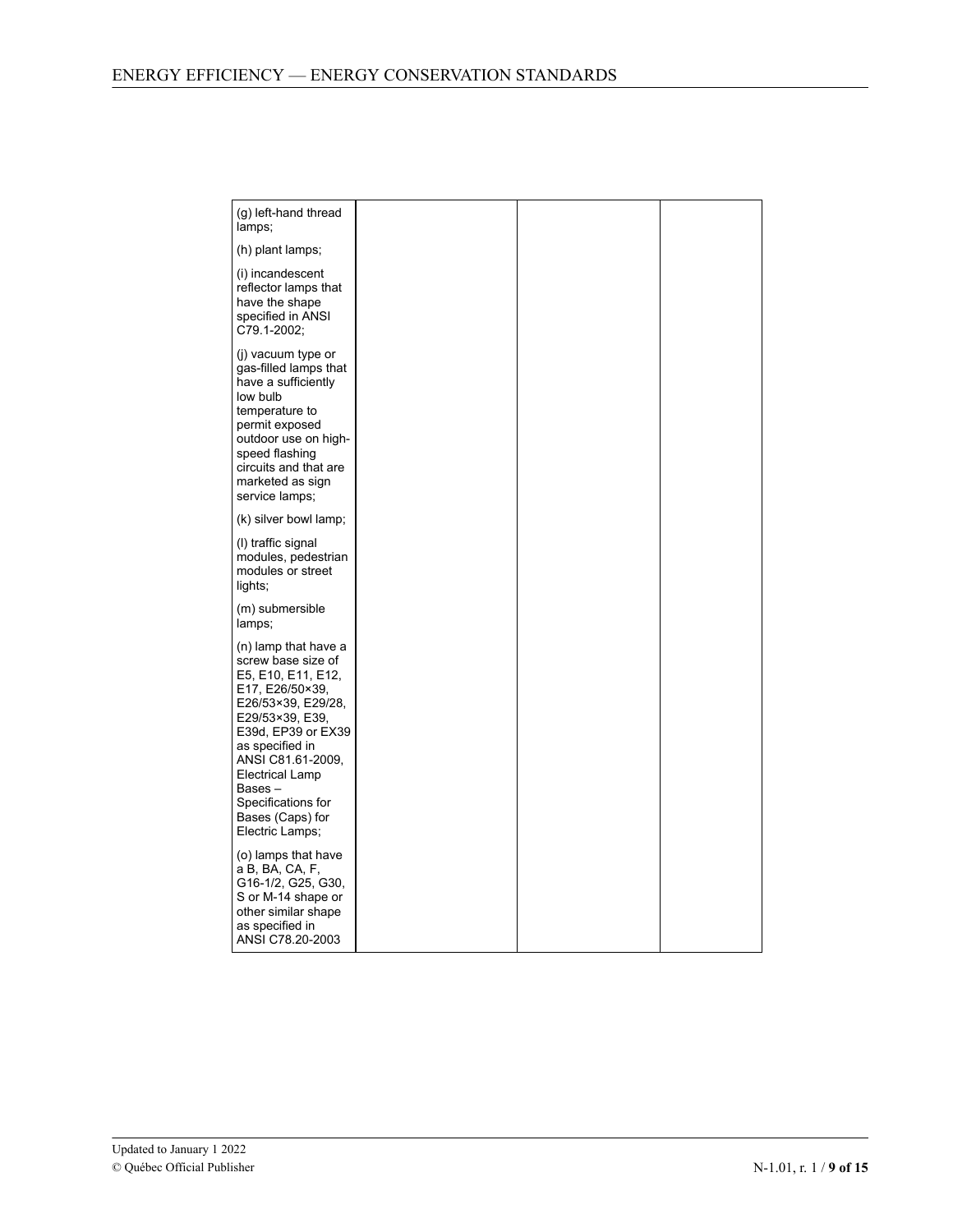| and<br>ANSI C79.1-2002<br>and a maximum<br>nominal power of<br>40 W;<br>(p) modified<br>spectrum lamps;<br>(q) light-emitting<br>diode (LED) lamps;<br>(r) rough service<br>lamps;                                                                                                                                                                                  |                                                                                                                                                                                                                                                                                          |                                                            |                          |
|---------------------------------------------------------------------------------------------------------------------------------------------------------------------------------------------------------------------------------------------------------------------------------------------------------------------------------------------------------------------|------------------------------------------------------------------------------------------------------------------------------------------------------------------------------------------------------------------------------------------------------------------------------------------|------------------------------------------------------------|--------------------------|
| (s) vibration service<br>lamps;                                                                                                                                                                                                                                                                                                                                     |                                                                                                                                                                                                                                                                                          |                                                            |                          |
| (t) shatter-resistant<br>lamps; and                                                                                                                                                                                                                                                                                                                                 |                                                                                                                                                                                                                                                                                          |                                                            |                          |
| (u) three-way lamps.                                                                                                                                                                                                                                                                                                                                                |                                                                                                                                                                                                                                                                                          |                                                            |                          |
| 2. Modified<br>spectrum<br>incandescent lamps<br>that have a luminous<br>flux of at least<br>232 Im but not more<br>than 1,950 lm, a<br>nominal voltage of at<br>least 110 V but not<br>more than 130 V or<br>a nominal voltage<br>range that lies at<br>least partially<br>between those<br>voltages, and a<br>screw base.<br>The following lamps<br>are excluded: | For En:<br>IES LM-45-09,<br>IES Approved Method for<br>the Electrical and<br><b>Photometric Measurement</b><br>of General Service<br>Incandescent Filament<br>Lamps<br>For life:<br>IES LM-49-12,<br><b>IES Approved Method for</b><br>Life Testing of<br>Incandescent Filament<br>Lamps | En $\geq$ 45, CRI $\geq$ 75 and<br>life $\geq 1,000$ hours | As of<br>1 January 2019. |
| (a) appliance lamps;                                                                                                                                                                                                                                                                                                                                                | For CRI:                                                                                                                                                                                                                                                                                 |                                                            |                          |
| (b) self-ballasted<br>compact fluorescent<br>lamps;                                                                                                                                                                                                                                                                                                                 | CIE 13.3-1995,<br>Method of Measuring and                                                                                                                                                                                                                                                |                                                            |                          |
| (c) coloured lamps;                                                                                                                                                                                                                                                                                                                                                 | Specifying Colour<br>Rendering Properties of                                                                                                                                                                                                                                             |                                                            |                          |
| (d) infrared lamps;                                                                                                                                                                                                                                                                                                                                                 | <b>Light Sources</b>                                                                                                                                                                                                                                                                     |                                                            |                          |
| (e) lamps that have<br>a G-shape as<br>specified in<br>ANSI C78.20-2003.                                                                                                                                                                                                                                                                                            | Bulbs must be tested at<br>120 V regardless of their<br>nominal voltage.                                                                                                                                                                                                                 |                                                            |                          |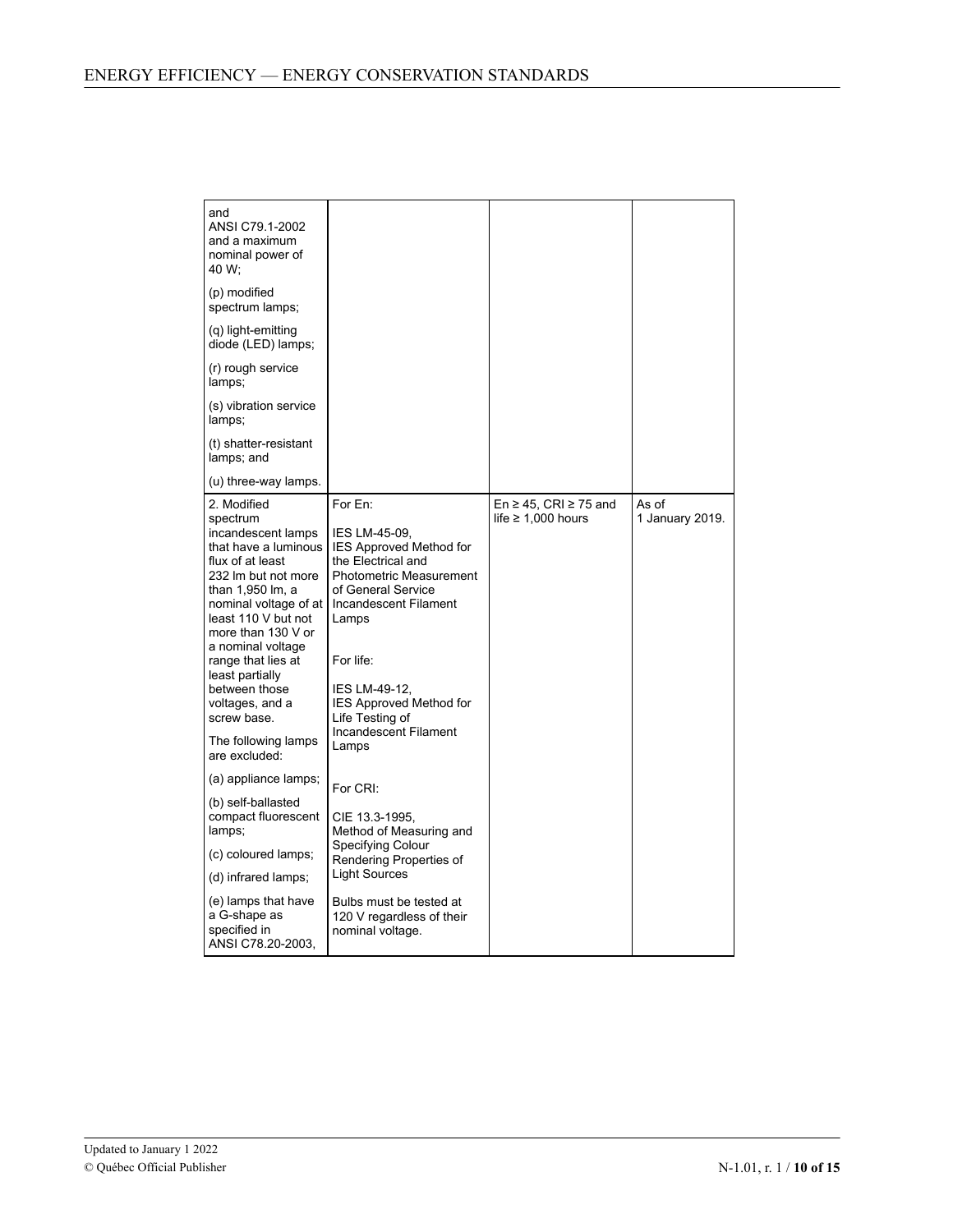| A, G, PS and Similar<br>Shapes with E26<br><b>Medium Screw</b><br>Bases, and<br>ANSI C79.1-2002,<br>Nomenclature for<br>Glass Bulbs<br>Intended for Use<br>with Electric Lamps,<br>and a diameter of at<br>least $12.7$ cm; |  |  |
|-----------------------------------------------------------------------------------------------------------------------------------------------------------------------------------------------------------------------------|--|--|
| (f) lamps that have a<br>T-shape as specified<br>in<br>ANSI C78.20-2003<br>and<br>ANSI C79.1-2002<br>and a maximum<br>nominal power of<br>40 W or a length of<br>more than 25.4 cm<br>or both;                              |  |  |
| (g) left-hand thread<br>lamps;                                                                                                                                                                                              |  |  |
| (h) plant lamps;                                                                                                                                                                                                            |  |  |
| (i) incandescent<br>reflector lamps that<br>have a shape<br>specified in<br>ANSI C79.1-2002;                                                                                                                                |  |  |
| (j) vacuum type or<br>gas-filled lamps that<br>have a sufficiently<br>low bulb<br>temperature to<br>permit exposed<br>outdoor use on high-<br>speed flashing<br>circuits and that are<br>marketed as sign<br>service lamps; |  |  |
| (k) silver bowl<br>lamps;                                                                                                                                                                                                   |  |  |
| (I) traffic signal<br>modules, pedestrian<br>modules or street<br>lights;                                                                                                                                                   |  |  |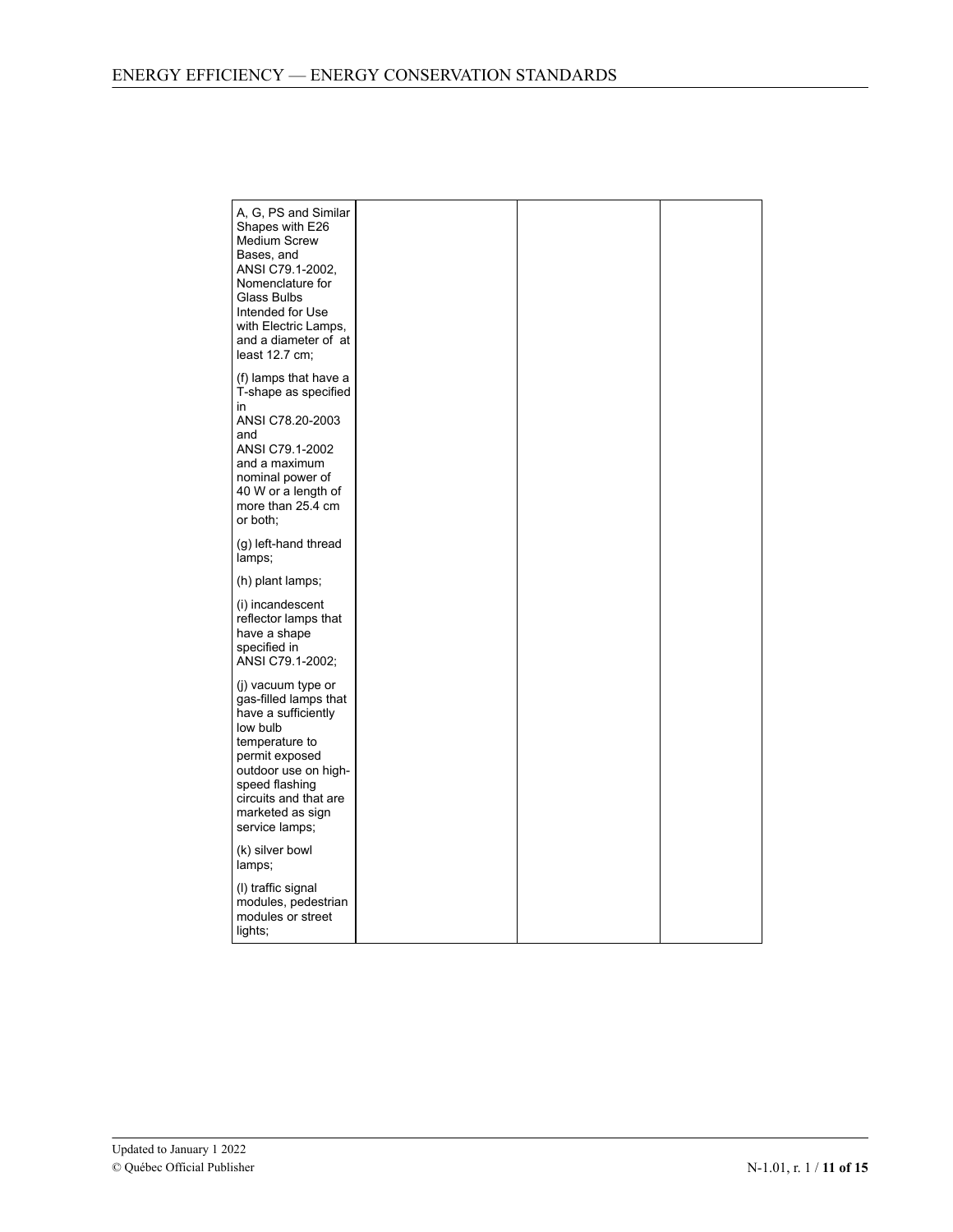| (m) submersible<br>lamps;                                                                                                                                                                                                                                                                    |  |  |
|----------------------------------------------------------------------------------------------------------------------------------------------------------------------------------------------------------------------------------------------------------------------------------------------|--|--|
| (n) lamps that have<br>a screw base size of<br>E5, E10, E11, E12,<br>E17, E26/50×39,<br>E26/53×39, E29/28,<br>E29/53×39, E39,<br>E39d, EP39 or EX39<br>as specified in<br>ANSI C81.61-2009.<br><b>Electrical Lamp</b><br>Bases-<br>Specifications for<br>Bases (Caps) for<br>Electric Lamps; |  |  |
| (o) lamps that have<br>a B, BA, CA, F,<br>G16-1/2, G25, G30,<br>S or M-14 shape or<br>other similar shape<br>as specified in<br>ANSI C78.20-2003<br>and<br>ANSI C79.1-2002,<br>and a maximum<br>nominal power of<br>40 W;                                                                    |  |  |
| (p) Light-emitting<br>diode (LED) lamps;                                                                                                                                                                                                                                                     |  |  |
| (q) rough service<br>lamps;                                                                                                                                                                                                                                                                  |  |  |
| (r) vibration service<br>lamps;                                                                                                                                                                                                                                                              |  |  |
| (s) shatter-resistant<br>lamps; and                                                                                                                                                                                                                                                          |  |  |
| (t) three-way lamps.                                                                                                                                                                                                                                                                         |  |  |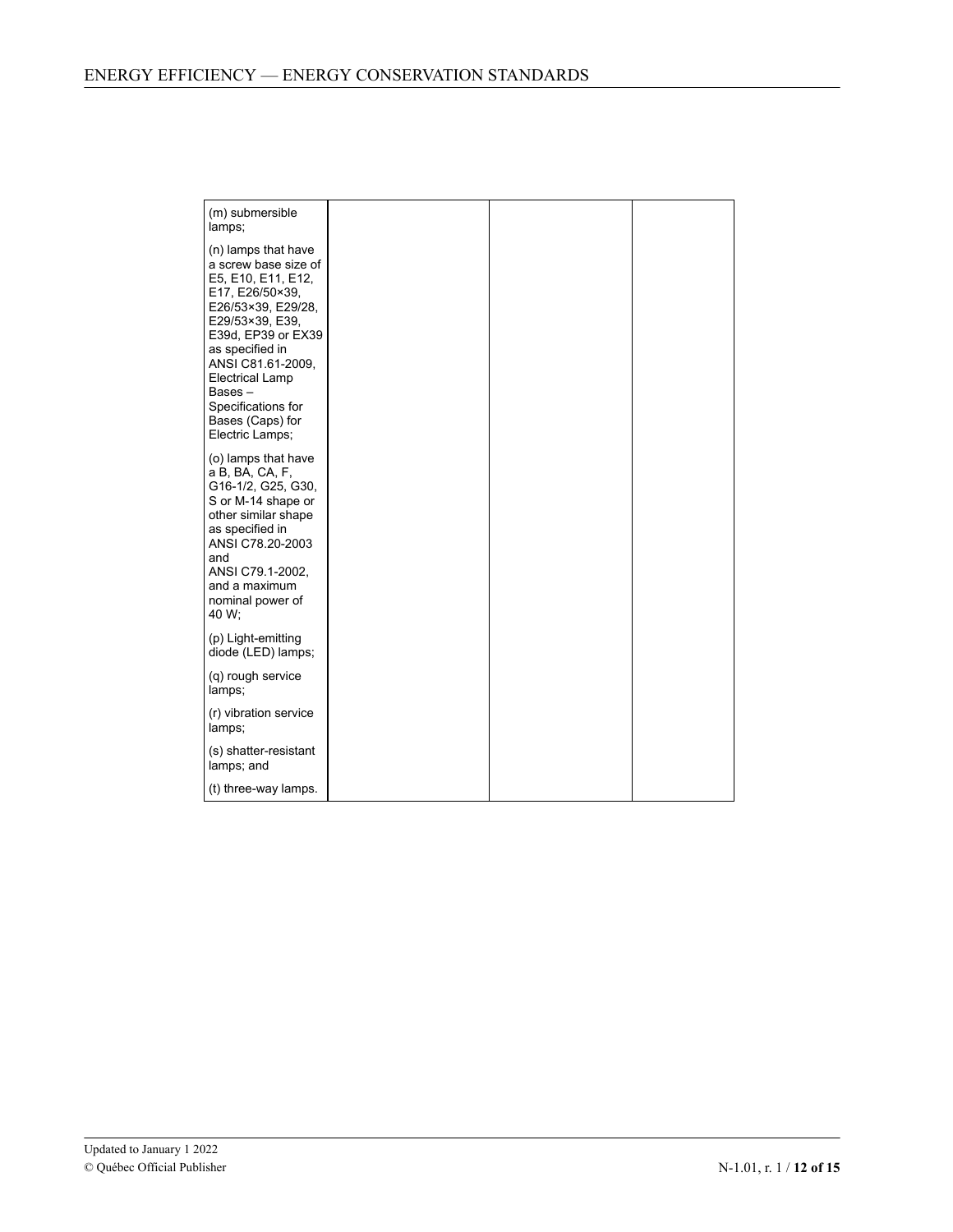## **SCHEDULE 2**

*(ss. 1.1, 3, 4 and 7)*

PRODUCTS TO WHICH CERTAIN STANDARDS OF THE ENERGY EFFICIENCY REGULATIONS, 2016 (SOR/2016-311) APPLY

The following products are subject to certain standards specified in the Energy Efficiency Regulations, 2016  $(SOR/2016-311)$ :

| <b>Unit heaters</b>                               |
|---------------------------------------------------|
| Gas-fired unit heaters                            |
| <b>Lighting fixtures</b>                          |
| Exit sign                                         |
| Ceiling fan light kit                             |
| Pedestrian module                                 |
| Traffic signal module                             |
| Torchiere                                         |
| Ceiling fan                                       |
| <b>Household appliances</b>                       |
| Freezer                                           |
| Gas range                                         |
| Electric range                                    |
| Dehumidifier                                      |
| Clothes washer                                    |
| Integrated clothes washer-dryer                   |
| Dishwasher                                        |
| Refrigerator and combination refrigerator-freezer |
| Dryer                                             |
| <b>Boilers</b>                                    |
| Gas boiler                                        |
| Oil-fired boiler                                  |
| Electric boiler                                   |
| Water heater                                      |
| Oil-fired water heater                            |
| Air conditioners, condensing units and chillers   |
| Split-system central air conditioner              |
| Single package central air conditioner            |
| Large air conditioner                             |
| Room air conditioner                              |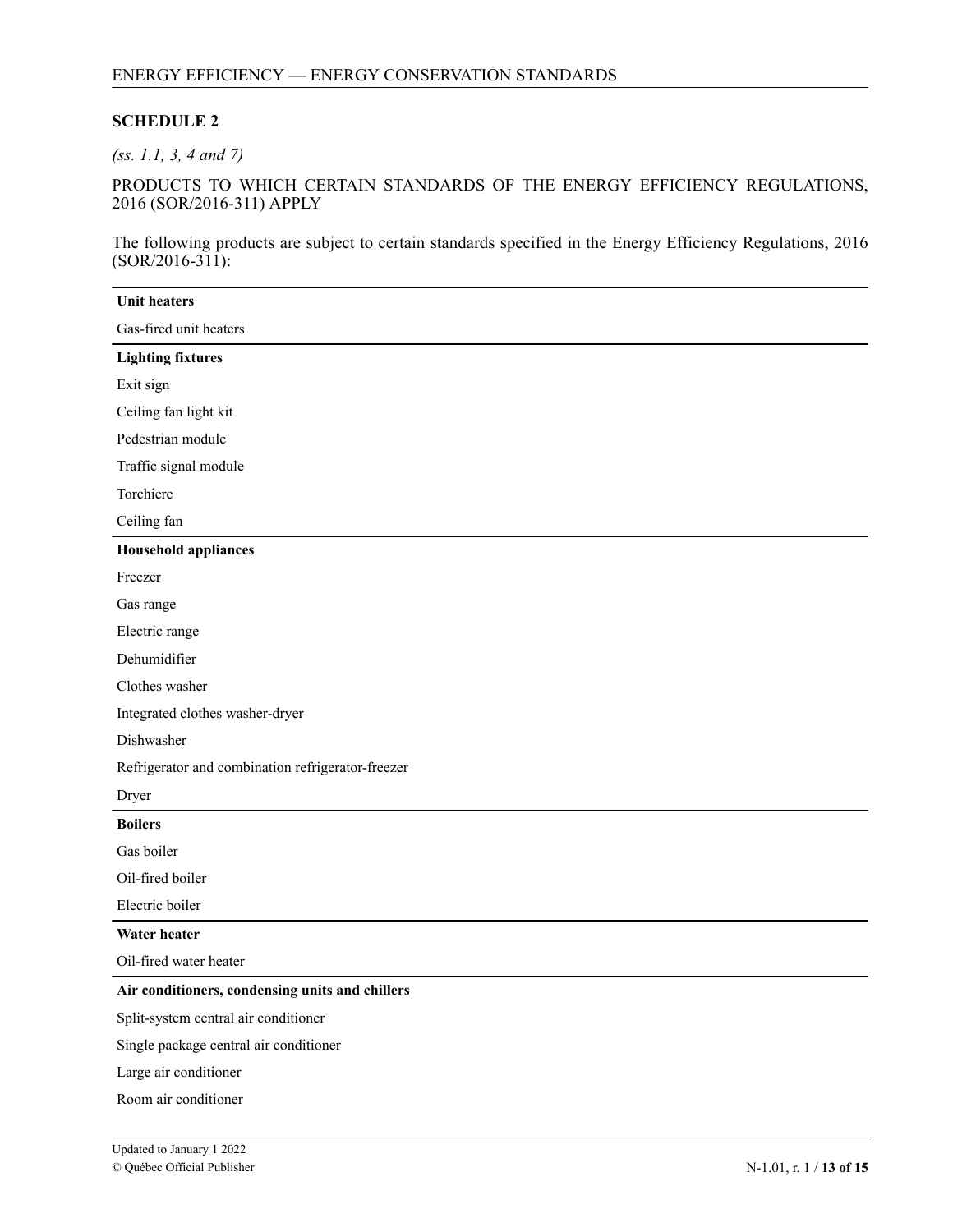| Packaged terminal air conditioner               |
|-------------------------------------------------|
| Single package vertical air conditioner         |
| Large condensing unit                           |
| Chiller                                         |
| Lamps and lamp ballasts                         |
| Fluorescent lamp ballast                        |
| General service fluorescent lamp                |
| General service incandescent reflector lamp     |
| <b>Motors</b>                                   |
| Motor                                           |
| <b>Electronic products</b>                      |
| Video product                                   |
| External power supply                           |
| Compact audio product                           |
| Television                                      |
| <b>Commercial refrigeration</b>                 |
| Commercial freezer                              |
| Refrigerated beverage vending machine           |
| Snack and refrigerated beverage vending machine |
| Ice-maker                                       |
| Commercial refrigerator                         |
| Commercial refrigerator-freezer                 |
| <b>Heat pumps</b>                               |
| Internal water loop heat pump                   |
| Split-system heat pump                          |
| Large heat pump                                 |
| Ground-source heat pump                         |
| Single package heat pump                        |
| Packaged terminal heat pump                     |
| Single package vertical heat pump               |
| Dry-type transformers                           |
| Dry-type transformer                            |
|                                                 |

O.C. 1394-2018, s. 7; S.Q. 2021, c. 28, s. 10.

**UPDATES** 4 O.C. 434-2017, 2017 G.O. 2, 1147 - O.C. 875-2017, 2017 G.O. 2, 2651